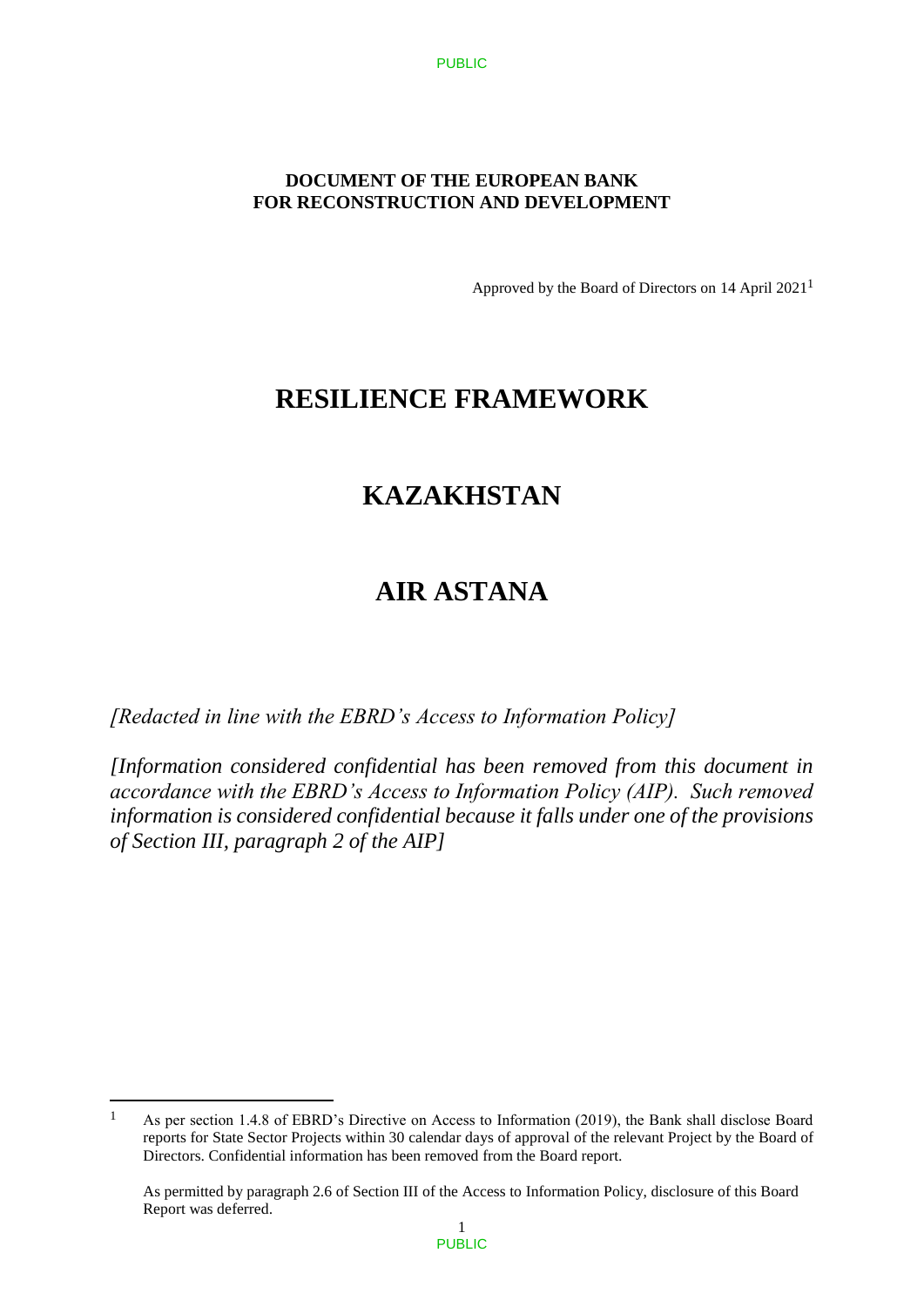## **TABLE OF CONTENTS**

**PUBLIC** 

| 1.        |                                                               |  |
|-----------|---------------------------------------------------------------|--|
| 2.        | <b>TRANSITION IMPACT AND MEASURING AND MONITORING SUCCESS</b> |  |
|           |                                                               |  |
| <b>3.</b> |                                                               |  |
| 4.        |                                                               |  |
|           | 4.1                                                           |  |
|           | $4.2^{\circ}$                                                 |  |
| 5.        |                                                               |  |
|           | 5.1                                                           |  |
|           | 5.2                                                           |  |
|           |                                                               |  |
|           |                                                               |  |
|           |                                                               |  |
|           |                                                               |  |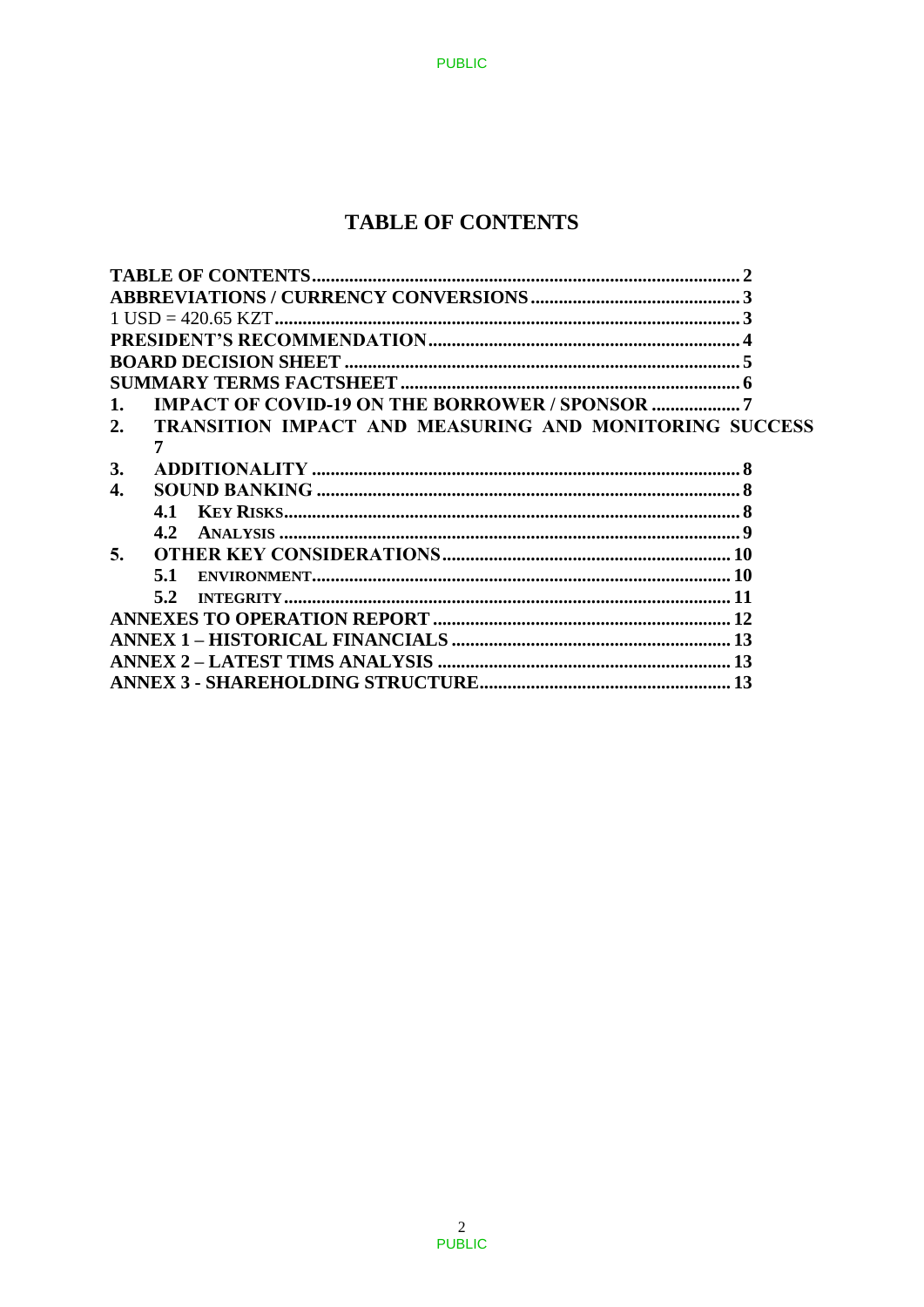## **ABBREVIATIONS / CURRENCY CONVERSIONS**

| <b>AESR</b>    | Annual Environmental and Social Report                                |
|----------------|-----------------------------------------------------------------------|
| <b>ASK</b>     | <b>Available Seat Kilometres</b>                                      |
| C-checks       | Extensive periodic checks for aircrafts requiring a large majority of |
|                | the aircraft's components to be inspected                             |
| Capex          | Capital Expenditure                                                   |
| <b>CIS</b>     | Commonwealth of Independent States                                    |
| <b>CFO</b>     | <b>Cash Flows from Operations</b>                                     |
| <b>CORSIA</b>  | Carbon Offsetting and Reduction Scheme for International Aviation     |
| $COVID-19$     | Coronavirus Disease 2019                                              |
| CPs            | <b>Conditions Precedent</b>                                           |
| <b>CSR</b>     | <b>Corporate Social Responsibility</b>                                |
| <b>DSCR</b>    | Debt Service Coverage Ratio                                           |
| <b>EASA</b>    | European Union Aviation Safety Agency                                 |
| <b>EBITDA</b>  | Earnings Before Interest, Taxes, Depreciation and Amortisation        |
| <b>EBITDAR</b> | Earnings Before Interest, Taxes, Depreciation, Amortisation and Rent  |
| <b>EASA</b>    | <b>European Aviation Safety Agency</b>                                |
| <b>ESAP</b>    | <b>Environmental and Social Action Plan</b>                           |
| <b>ESD</b>     | <b>Environmental and Social Department</b>                            |
| <b>ESDD</b>    | <b>Environmental and Social Due Diligence</b>                         |
| <b>ETS</b>     | <b>Emission Trading System</b>                                        |
| EU             | European Union                                                        |
| <b>EUR</b>     | Euro                                                                  |
| E&S            | <b>Environmental and Social</b>                                       |
| <b>GBVH</b>    | Gender Based Violence and Harassment                                  |
| <b>GDP</b>     | <b>Gross Domestic Product</b>                                         |
| <b>HSE</b>     | Environment, health, and safety                                       |
| <b>IATA</b>    | <b>International Air Transport Association</b>                        |
| <b>IFRS</b>    | <b>International Financial Reporting Standards</b>                    |
| <b>IOSA</b>    | <b>IATA Operational Safety Audit</b>                                  |
| <b>JSC</b>     | Joint Stock Company                                                   |
| <b>KZT</b>     | Kazakhstan Tenge                                                      |
| <b>NWF</b>     | National Welfare Fund                                                 |
| <b>OCCO</b>    | Office of the Chief Compliance Officer                                |
| <b>OHSAS</b>   | Occupational Health and Safety Assessment Series                      |
| <b>PAX</b>     | Passengers                                                            |
| <b>PLC</b>     | <b>Publicly Listed Company</b>                                        |
| <b>PR</b>      | Performance Requirement                                               |
| PTI            | Portfolio Transition Impact (score)                                   |
| <b>RPK</b>     | <b>Revenue Passenger Kilometres</b>                                   |
| <b>RUB</b>     | <b>Russian Rouble</b>                                                 |
| <b>SAF</b>     | <b>Sustainable Aviation Fuels</b>                                     |
| <b>SDG</b>     | <b>Sustainable Development Goal</b>                                   |
| <b>SEP</b>     | Stakeholder Engagement Plan                                           |
| <b>SPGE</b>    | Strategy for the Promotion of Gender Equality                         |
| <b>TC</b>      | <b>Technical Co-operation</b>                                         |
| TI             | <b>Transition Impact</b>                                              |
| <b>USD</b>     | <b>US Dollar</b>                                                      |
| <b>UN</b>      | <b>United Nations</b>                                                 |
| <b>URP</b>     | <b>Unfunded Risk Participation</b>                                    |

### **CURRENCY CONVERSIONS**

3 As of 3 of March 2021  $1$  USD = 420.65 KZT 1 EUR = 1.21 USD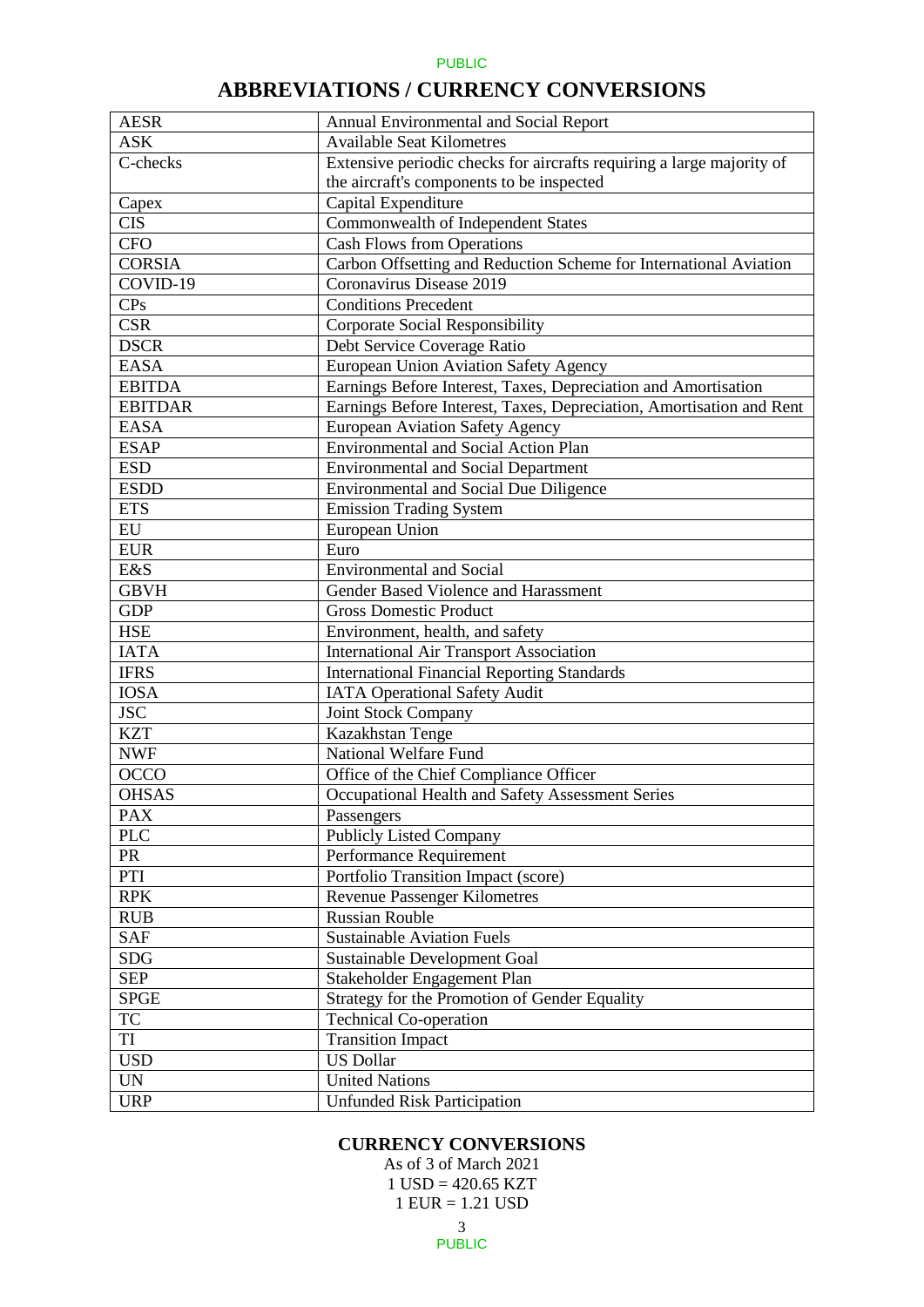## **PRESIDENT'S RECOMMENDATION**

This recommendation and the attached Report concerning an operation in favour of JSC Air Astana (the "Company"), a joint stock company incorporated in Kazakhstan, are submitted for consideration by the Board of Directors under the Resilience Framework.

The facility will consist of a multi-currency loan to the Company in the amount of up to USD 50 million (EUR 41.3 million equivalent), which can be disbursed in KZT, RUB and USD.

The financing will be provided in two tranches (i) to support the Company, Kazakhstan's flag carrier, in managing [REDACTED] the COVID-19 outbreak and subsequent restrictions on air traffic movements and (ii) to acquire flight simulation equipment. The transition impact under the previous operation with the Company focused on expanding Kazakhstan's aircraft maintenance market and the transferability of highly specialised maintenance and engineering skills. The proposed new facility aims to preserve and further the transition impact through developing the Company's capabilities to carry out more complex maintenance checks (Cchecks) and by facilitating the transfer of top-tier engineering and maintenance skills. It will place special emphasis on increasing women's participation in these training programmes and consequent representation in such roles.

I am satisfied that the operation is consistent with the Bank's Strategy for Kazakhstan , the Transport Sector Strategy , the Economic Inclusion Strategy , the Strategy for the Promotion of Gender Equality and with the Agreement Establishing the Bank.

I recommend that the Board approve the proposed loan substantially on the terms of the attached Report.

**Odile Renaud-Basso**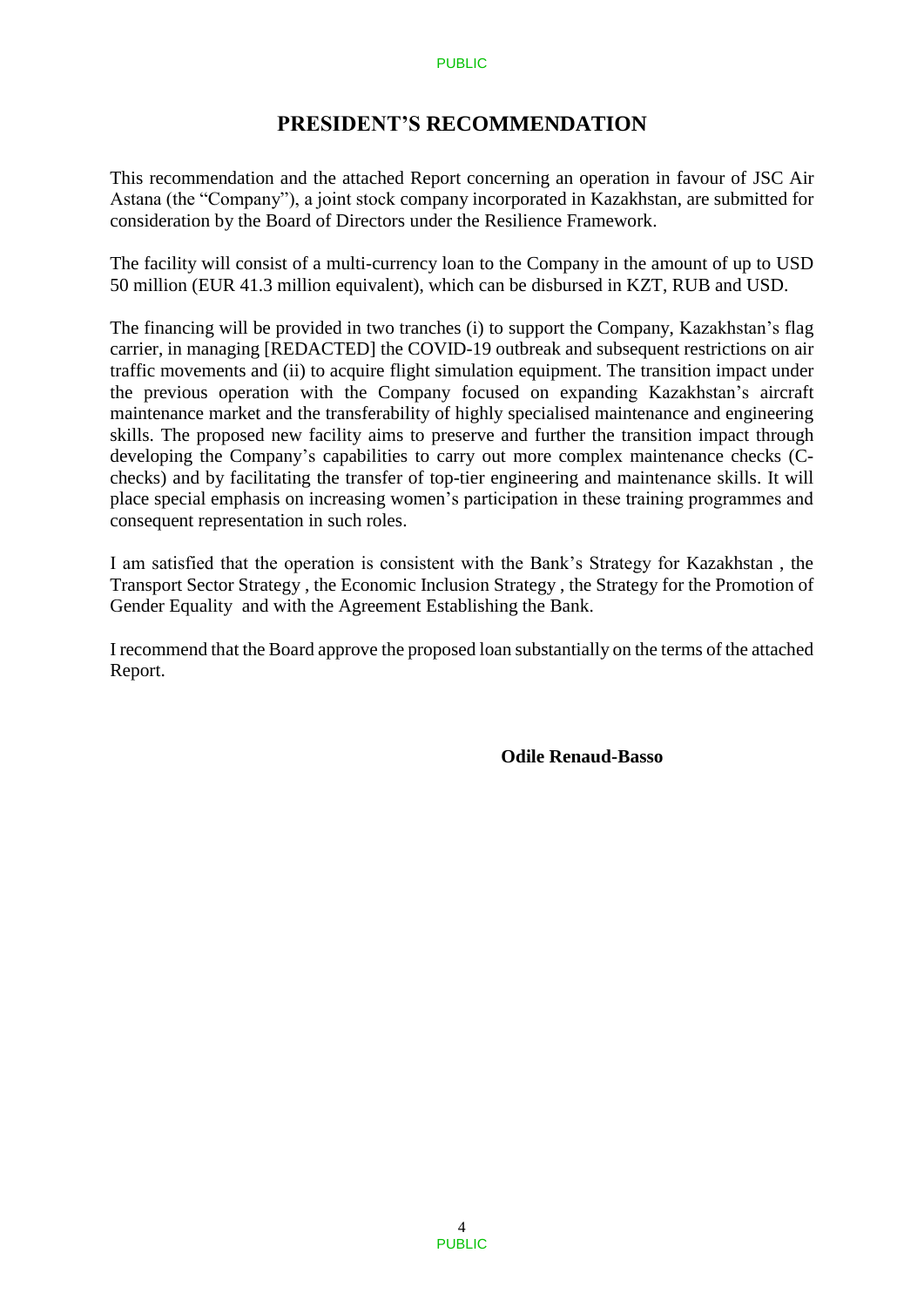# **BOARD DECISION SHEET**

| KAZAKHSTAN – RF: Air Astana - DTM 52461       |                                                                                                                                                                                                                                                                                                                                                                                                                                                                                                                                                                                                                                                                                                                                                                                                                                                                                                                                                                                                                             |  |
|-----------------------------------------------|-----------------------------------------------------------------------------------------------------------------------------------------------------------------------------------------------------------------------------------------------------------------------------------------------------------------------------------------------------------------------------------------------------------------------------------------------------------------------------------------------------------------------------------------------------------------------------------------------------------------------------------------------------------------------------------------------------------------------------------------------------------------------------------------------------------------------------------------------------------------------------------------------------------------------------------------------------------------------------------------------------------------------------|--|
|                                               | <b>Resilience Framework - DTM 51974</b>                                                                                                                                                                                                                                                                                                                                                                                                                                                                                                                                                                                                                                                                                                                                                                                                                                                                                                                                                                                     |  |
| <b>Transaction / Board</b><br><b>Decision</b> | Board approval <sup>2</sup> is sought for a senior loan of up to USD 50 million (EUR 41.3 million<br>equivalent) under the Resilience Framework in favour of JSC Air Astana (Air Astana<br>or the "Company"), a joint stock company incorporated in Kazakhstan. The loan will<br>be split into two tranches with the first tranche (of up to USD 35 million (EUR 28.9)<br>million)) being committed and the second tranche(up to USD 15 million (EUR 12.4<br>million)) being uncommitted. Approval of commitment of the second tranche is<br>proposed to be delegated to Management.                                                                                                                                                                                                                                                                                                                                                                                                                                        |  |
| <b>Client</b>                                 | JSC Air Astana is the Republic of Kazakhstan's flag carrier. It is 51 per cent owned<br>by NWF Samruk-Kazyna, the sovereign wealth fund, and 49 per cent by BAE<br>Systems. In 2020, it had revenues of USD 399 million and EBITDA of USD 29<br>million. The airline operates one of the youngest fleets in the region, consisting of 35<br>Western-built aircraft with an average age of 6.5 years.                                                                                                                                                                                                                                                                                                                                                                                                                                                                                                                                                                                                                        |  |
| <b>Main Elements of the</b>                   | Transition impact:                                                                                                                                                                                                                                                                                                                                                                                                                                                                                                                                                                                                                                                                                                                                                                                                                                                                                                                                                                                                          |  |
| Proposal                                      | Market expansion/Increased competition – extending the capacity of technical<br>maintenance centre developed under a previous project by introducing a more<br>complex level of aircraft maintenance checks (C-checks) and preserving third party<br>access to maintenance and training facilities;<br>Skills transfer - facilitating the transfer of top-tier engineering and maintenance skills.<br>This will place special emphasis on the representation of women in such roles through<br>introducing a gender-aware approach to the planning and delivery of i) capacity-<br>building programmes for the workforce and ii) outreach activities for educational<br>institutions and communities to promote employment and careers in the Company and<br>the sector.<br>The proposed facility supports preserving the TI gains achieved to date.<br>Additionality - COVID-19 crisis response: The Bank's financing effectively bridges<br>a financing gap caused by adverse market conditions. [REDACTED] Likewise, the |  |
|                                               | project introduces additional gender-sensitive benchmarks, which will facilitate<br>empowering women in engineering and technical roles.<br>Sound banking: The transaction is compliant with the Sector Risk Guidance for<br>Transport Project Finance and due diligence confirmed that the project complies with                                                                                                                                                                                                                                                                                                                                                                                                                                                                                                                                                                                                                                                                                                           |  |
|                                               | the EBRD's sound banking principles.                                                                                                                                                                                                                                                                                                                                                                                                                                                                                                                                                                                                                                                                                                                                                                                                                                                                                                                                                                                        |  |
| <b>Key Risks</b>                              | The Company operates in a very competitive market and runs market risk with<br>volumes in the normal course of business. This commercial risk was further<br>heightened as a result of the COVID-19 pandemic.<br>Risk mitigant: Globally, the Company is one of the most cost-efficient airlines,<br>demonstrating flexibility and resilience against external shocks, including the<br>COVID-19 pandemic.                                                                                                                                                                                                                                                                                                                                                                                                                                                                                                                                                                                                                  |  |
|                                               | Fuel expenses are one of the Company's major costs. Therefore, any positive or<br>negative fluctuations in oil prices may represent a material risk.<br>Risk mitigant: Fuel price risk is partially hedged against using financial derivatives in<br>the oil and petroleum market in line with the Company's fuel hedging policy. To<br>reduce its overall fuel consumption, the Company has added newer, more fuel-<br>efficient aircraft to its fleet in recent years.                                                                                                                                                                                                                                                                                                                                                                                                                                                                                                                                                    |  |
| <b>Strategic Fit Summary</b>                  | The operation is consistent with the Bank's Strategy for Kazakhstan; the Bank's                                                                                                                                                                                                                                                                                                                                                                                                                                                                                                                                                                                                                                                                                                                                                                                                                                                                                                                                             |  |
|                                               | Transport Sector Strategy, focusing on achieving "gender equality and economic<br>inclusion through increased access to employment and skills". It is also consistent<br>with the Economic Inclusion Strategy . The operation also contributes to a host of UN<br>Sustainable Development Goals (SDGs), namely: SDG 4: Quality Education, SDG 5:<br>Gender Equality, SDG 8: Decent Work and Economic Growth, SDG 9: Industry,                                                                                                                                                                                                                                                                                                                                                                                                                                                                                                                                                                                               |  |
|                                               | Innovation and Infrastructure, and SDG 10: Reduced Inequalities.                                                                                                                                                                                                                                                                                                                                                                                                                                                                                                                                                                                                                                                                                                                                                                                                                                                                                                                                                            |  |

 $\sqrt{2}$ Article 27 of the AEB provides the basis for this decision.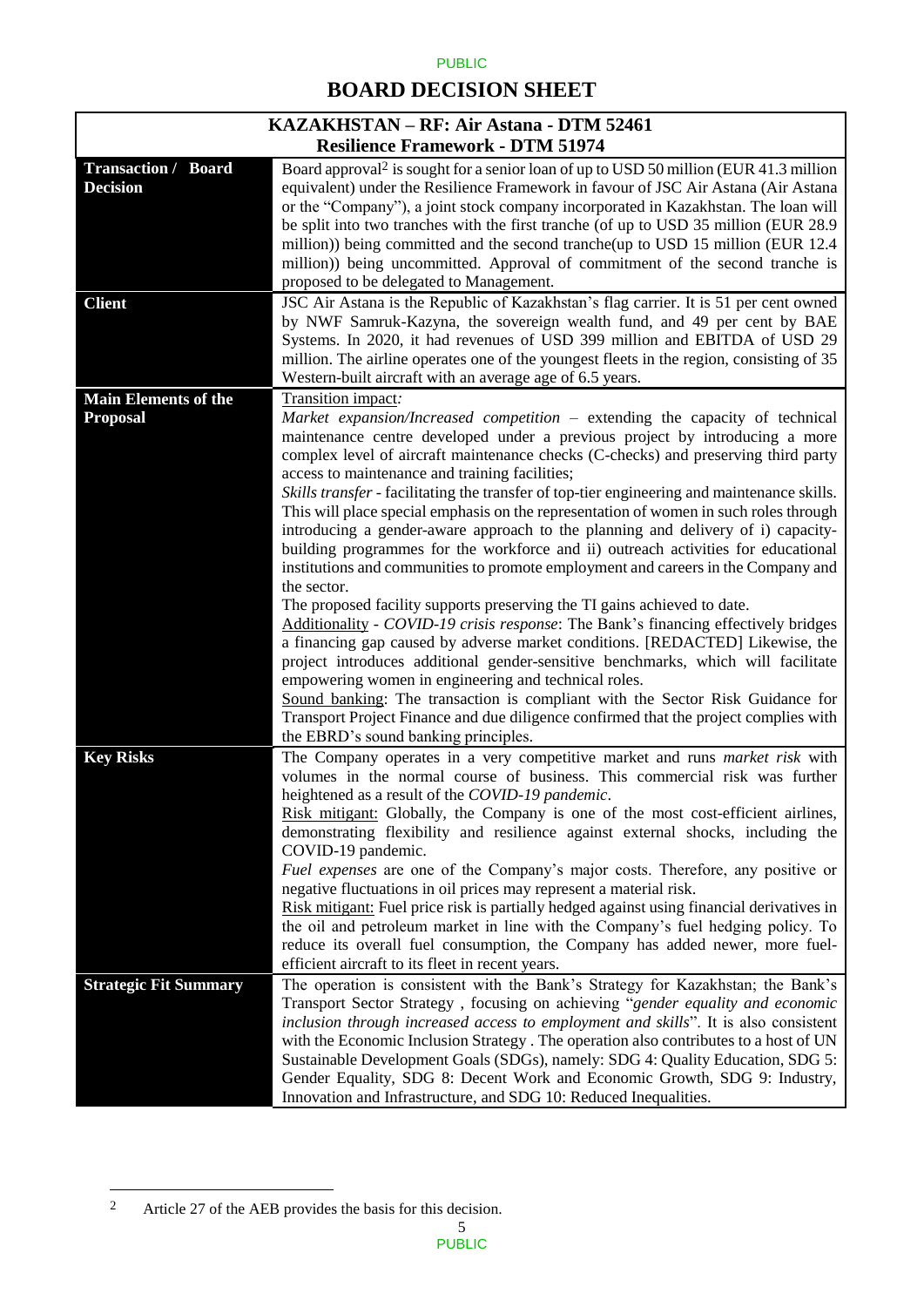## **SUMMARY TERMS FACTSHEET**

| <b>Transaction and purpose of</b> | A senior loan of up to USD 50 million (EUR 41.3 million equivalent)                               |  |
|-----------------------------------|---------------------------------------------------------------------------------------------------|--|
| financing / use of proceeds       | consisting of two tranches, for disbursement in one of the following currencies:                  |  |
|                                   | KZT, RUB and USD.                                                                                 |  |
|                                   | Tranche 1 (committed) - USD 35 million for working capital needs, including                       |  |
|                                   | payroll, operating and maintenance expenses.                                                      |  |
|                                   | Tranche 2 (uncommitted) - USD 15 million for purchasing flight simulation                         |  |
|                                   | equipment and associated investments.                                                             |  |
| <b>AMI Eligible Financing</b>     | None.                                                                                             |  |
|                                   |                                                                                                   |  |
| <b>Borrower</b>                   | JSC Air Astana is incorporated in Kazakhstan and is the country's flag carrier.                   |  |
| <b>Ownership structure</b>        | Air Astana is 51 per cent owned by JSC National Welfare Fund Samruk-                              |  |
|                                   | Kazyna and 49 per cent by BAE Systems PLC, a British aerospace, defence                           |  |
|                                   | and security company; please refer to <b>Annex 3</b> for more details.                            |  |
| <b>Guarantor</b> (if any)         | None.                                                                                             |  |
| <b>Business model of the</b>      | The Company provides scheduled domestic and international passenger<br>$\overline{\phantom{a}}$   |  |
| <b>Borrower</b>                   | services. Other business activities include freight and mail transportation;                      |  |
|                                   | The Company has received a Skytrax "4 Star" service excellence rating<br>$\overline{\phantom{0}}$ |  |
|                                   | and the title of "Best Airline in Central Asia and India" for eight                               |  |
|                                   | consecutive years;                                                                                |  |
|                                   | For the last five years, Air Astana has been successfully developing two                          |  |
|                                   | regional hubs in Almaty and Nur-Sultan to connect Asia, Europe and the                            |  |
|                                   | CIS by offering full-service connections within one of the lowest cost                            |  |
|                                   | structures globally.                                                                              |  |
|                                   | As the COVID-19 pandemic continues to change the airline sector, Air                              |  |
|                                   | Astana is putting its post-crisis focus on Kazakhstan's domestic market,                          |  |
|                                   | reshaping its international network with increased focus on point-to-point                        |  |
|                                   | and leisure routes.                                                                               |  |
| <b>Market/Sector</b>              | With the launch of its low-cost arm, FlyArystan, Air Astana's share in the<br>$\blacksquare$      |  |
|                                   | price sensitive domestic market increased from 49 per cent in 2018 to 59                          |  |
|                                   | per cent in 2019. By comparison, its closest competitor, SCAT Airlines,                           |  |
|                                   | accounts for 17 per cent market share. [REDACTED]                                                 |  |
|                                   | In 2019, Air Astana captured 36 per cent market share in international                            |  |
|                                   | traffic, followed by Russia's Aeroflot (15 per cent) and local player, SCAT                       |  |
|                                   | Airlines (7 per cent).                                                                            |  |
|                                   | In 2020, passenger traffic halved due to the COVID-19 pandemic.                                   |  |
|                                   | Domestic traffic continues to experience an accelerated recovery while                            |  |
|                                   | international flights remain limited due to capacity restrictions. However,                       |  |
|                                   | international flights are operational to Turkey, Germany, the Netherlands,                        |  |
|                                   | Russia, Uzbekistan, Kyrgyzstan, South Korea, UAE, Ukraine, Belarus,                               |  |
|                                   | Egypt, the Maldives and Sri Lanka.                                                                |  |
| <b>Existing Exposure</b>          | None. In 2015, EBRD provided a loan to the Company, which was fully                               |  |
|                                   | prepaid on 30 September 2020. [REDACTED]                                                          |  |
| Maturity / Exit /                 | The loan will be provided for up to three years [REDACTED].                                       |  |
| <b>Repayment</b>                  |                                                                                                   |  |
| <b>Interest payment</b>           | [REDACTED]                                                                                        |  |
| Conditions to subscription /      | To be aligned with the precedent loan documentation [REDACTED].                                   |  |
| disbursement                      |                                                                                                   |  |
| <b>Key Covenants</b>              | [REDACTED]                                                                                        |  |
| Security /                        | [REDACTED]                                                                                        |  |
| <b>Guarantees</b>                 |                                                                                                   |  |
| <b>Associated Donor Funded</b>    | None.                                                                                             |  |
| <b>TC</b> and co-investment       |                                                                                                   |  |
| grants/concessional finance       |                                                                                                   |  |

[REDACTED]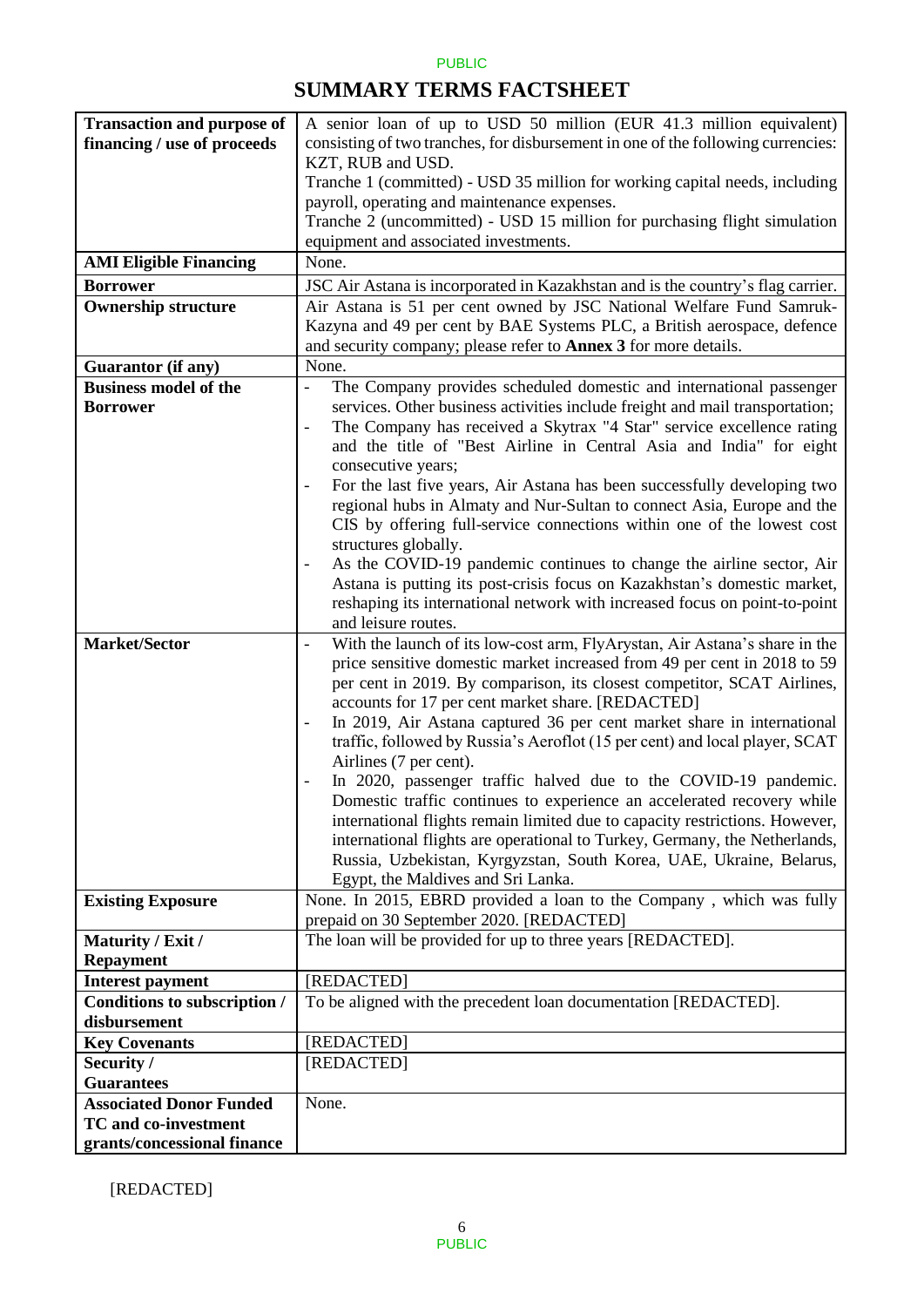## **INVESTMENT PROPOSAL SUMMARY**

## **1. IMPACT OF COVID-19 ON THE BORROWER / SPONSOR**

Kazakhstan declared a state of emergency on 15 March 2020, introducing lockdowns in Nur-Sultan, Almaty and other cities that affected households and businesses. The state of emergency ended on 11 May 2020 and the lockdowns were gradually relaxed. To date, they have not been completely lifted amid remaining uncertainty, including the potential for new waves and strains of COVID-19.

In turn, restrictions introduced by the Government of Kazakhstan led to the vast majority of domestic and international flights being suspended, forcing the Company to ground almost its entire fleet for over two months. [REDACTED]. With the partial lifting of the initial restrictions, the recovery of domestic and a limited number of international destinations has been reasonably strong. However, a lot of uncertainty remains. Post-pandemic guidance for airlines keeps changing and destinations experiencing increases in cases of COVID-19 are immediately faced with new requirements and travel restrictions.

## **2. TRANSITION IMPACT AND MEASURING AND MONITORING SUCCESS**

The previous operation's TI agenda focussed on, among others, supporting market expansion and competition, resulting from developing the region's aircraft maintenance market. Additionally, the project facilitated the transfer of highly specialised skills; internally by providing training through Air Astana's educational centre and externally through internationally accredited schools for engineers and technicians, allowing them to obtain EASA certification. The Company achieved all TI benchmarks; project monitoring closed in 2019 with a final PTI score of 90 [REDACTED].

The proposed working capital facility under the Resilience Framework supports preserving the TI gains achieved to date, as well as extending the previously developed technical maintenance centre's capacity. It does this by introducing more complex aircraft maintenance checks (Cchecks) and developing training opportunities with particular focus on increasing women participation in skills improvement programs. Additionally, the project will support third parties' continued access to maintenance and training facilities.

Increased use of the technical centre would ensure the retention of highly-specialised and certified employees in the Company and in the market. To achieve higher participation of women, the Company will introduce a gender-aware approach to the planning and delivery of (i) workforce capacity-building programmes in engineering and technical roles to support women employees, as there were no women participants in previous training programmes and women only hold a quarter of engineering and technical roles; (ii) outreach activities for educational institutions and wider communities to promote employment and career opportunities in the Company and wider sector among girls.

Likewise, the flight simulator financing facility would strengthen the Company's capacity for providing its pilots with full-scale, world-class training. Furthermore, it would create the opportunity for external regional pilots to obtain high quality training and expertise, and ensure continued upgrading of their skills, despite COVID-19-related restrictions on international travel.

[REDACTED]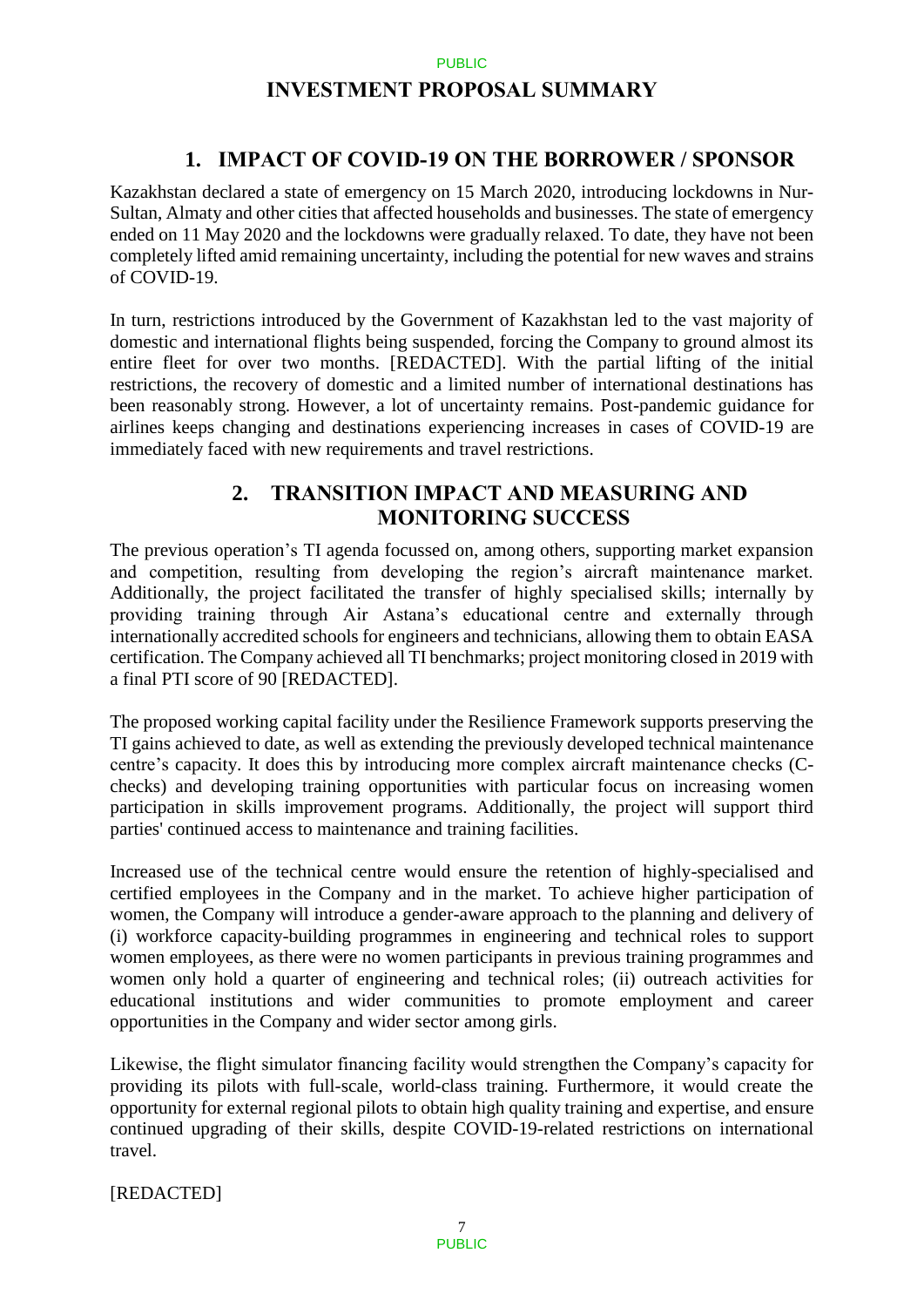The latest TIMS report is presented in **Annex 2**.

Delivery risks centre around business sustainability and reversal of achieved transition impacts due COVID-19's significant impact on the Company's operations.

## **3. ADDITIONALITY**

EBRD financing is provided in the extraordinary circumstances of the COVID-19 crisis. Specific triggers for the Enhanced Additionality Approach will not apply.

#### **Additionality sources**

COVID-19 crisis response: EBRD financing effectively bridges a liquidity gap due to adverse market conditions, e.g. the COVID-19 crisis. Moreover, the project envisions additional gender-sensitive benchmarks, which will be monitored throughout the project's life cycle.

#### **Additionality Description**

The Bank's quick response, in the form of a medium-term facility, is essential for supporting Air Astana's financial security as a key air transportation provider, as well as its smooth recovery from the pandemic. Given that the loan will be provided for up to three years, the EBRD's presence as a lender in the turbulent post-COVID period will provide additional credibility to other lenders and lessors.

[REDACTED]. The three-year tenor is crucial for Air Astana to recover from the consequences of the pandemic as it expects to return to its regular cash-generating capacity by 2023-2024.

## **4. SOUND BANKING**

### **4.1 KEY RISKS**

| <b>Risks</b>    | <b>Probability</b> | <b>Comments</b>                                                                                                                                                                                                                                                                                                                                                                                                                                                                                                                                                                                                                                                                                                                                                                                      |
|-----------------|--------------------|------------------------------------------------------------------------------------------------------------------------------------------------------------------------------------------------------------------------------------------------------------------------------------------------------------------------------------------------------------------------------------------------------------------------------------------------------------------------------------------------------------------------------------------------------------------------------------------------------------------------------------------------------------------------------------------------------------------------------------------------------------------------------------------------------|
|                 | <b>Effect</b>      | (including and focusing on the COVID-19 impact on the                                                                                                                                                                                                                                                                                                                                                                                                                                                                                                                                                                                                                                                                                                                                                |
|                 |                    | risk factors)                                                                                                                                                                                                                                                                                                                                                                                                                                                                                                                                                                                                                                                                                                                                                                                        |
| Market risk     | Medium/High        | The Company operates in a very competitive market and runs<br>market risk with volumes in the normal course of business. This<br>commercial risk was further heightened as a result of the<br>COVID-19 pandemic.<br>Risk mitigant: The Company possesses one of the lowest cost<br>structures of the world's major airlines. This enables the<br>Company to preserve profitability and deliver growth against<br>tough economic and operational headwinds. During the<br>COVID-19 pandemic, the Company demonstrated its resilience<br>and flexibility to quickly fit into the new market profile. For<br>instance, Air Astana managed to re-focus on domestic traffic,<br>commencing new leisure routes, and converted three long haul<br>aircraft into semi-cargo planes in response to demand for |
| Fuel price risk | Medium/High        | regional freight transportation.<br>Fuel expenses are one of the Company's major costs. Therefore,<br>any positive or negative fluctuations in oil prices may represent<br>a material risk.<br><b>Risk mitigant:</b> The Company negotiates prices for locally<br>sourced fuel on a competitive basis with Kazakhstani suppliers.<br>For fuel bought outside Kazakhstan, price risk is partly hedged                                                                                                                                                                                                                                                                                                                                                                                                 |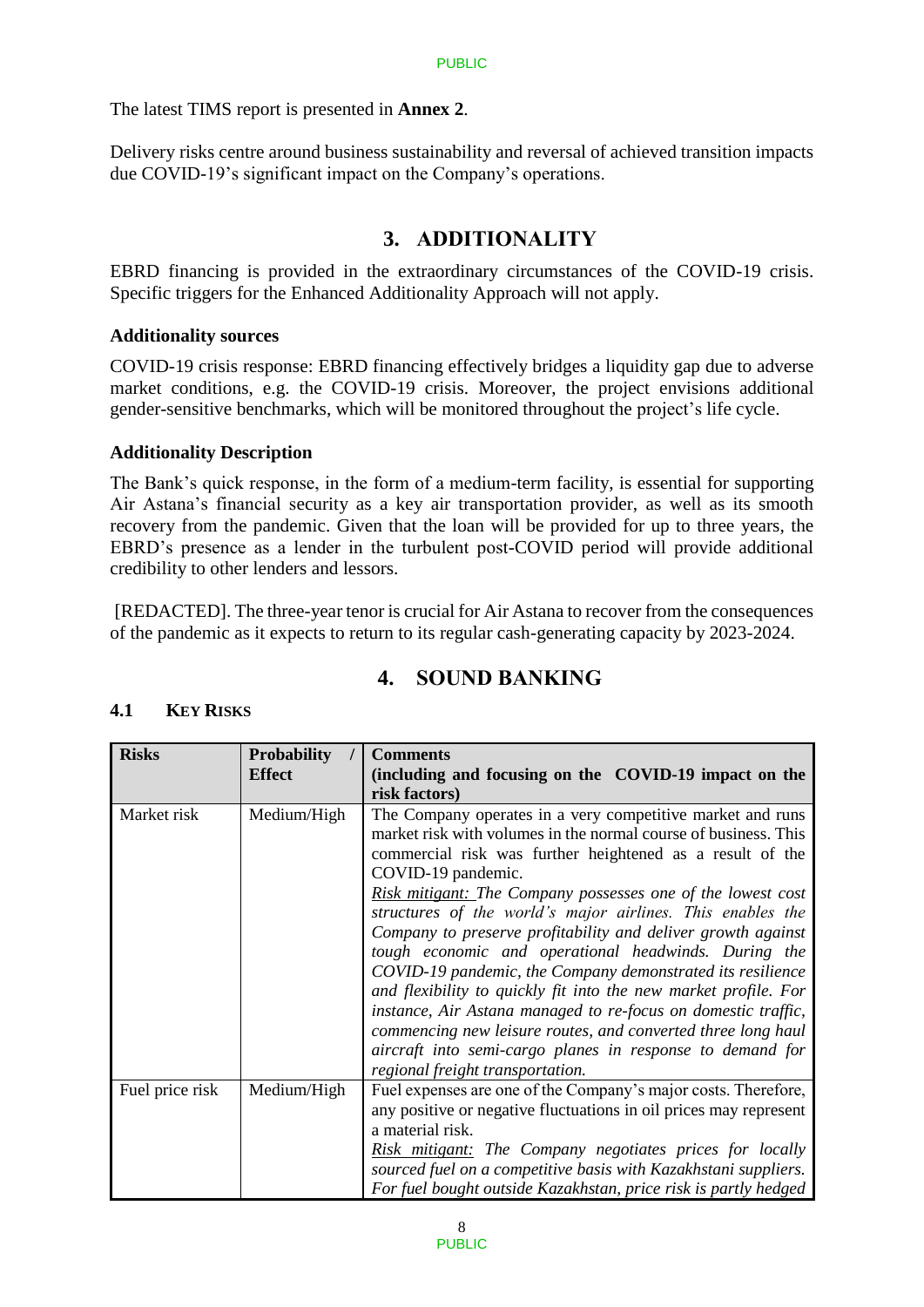|               |            | against using financial derivatives in the oil and petroleum<br>market in line with the Company's fuel hedging policy. To<br>reduce its overall fuel consumption, the Company has added<br>newer, more fuel-efficient aircraft to its fleet in recent years. |
|---------------|------------|--------------------------------------------------------------------------------------------------------------------------------------------------------------------------------------------------------------------------------------------------------------|
| Macroeconomic | Low/Medium | The Company's operational results are influenced by the general                                                                                                                                                                                              |
| risks         |            | economic conditions in Kazakhstan. The COVID-19 pandemic                                                                                                                                                                                                     |
|               |            | occurred at a time of decelerating global growth and will bring                                                                                                                                                                                              |
|               |            | further deceleration, or even contraction, of the Kazakhstan                                                                                                                                                                                                 |
|               |            | economy through external shocks and domestic containment                                                                                                                                                                                                     |
|               |            | measures.                                                                                                                                                                                                                                                    |
|               |            | Risk mitigant: This is a systematic risk that affects all sectors of                                                                                                                                                                                         |
|               |            | the country's economy. In the short and medium term,                                                                                                                                                                                                         |
|               |            | Kazakhstan's economy is expected to remain relatively resilient                                                                                                                                                                                              |
|               |            | to external shocks (lower commodity prices, lower demand for                                                                                                                                                                                                 |
|               |            | its exports, and disruptions to value chains linkages) due to                                                                                                                                                                                                |
|               |            | significant fiscal buffers. [REDACTED]. In turn, the World                                                                                                                                                                                                   |
|               |            |                                                                                                                                                                                                                                                              |
|               |            | Bank expects Kazakhstan's economy to grow by 2.5 per cent in                                                                                                                                                                                                 |
|               |            | 2021 and 3.5 per cent in 2022.                                                                                                                                                                                                                               |

### **4.2 ANALYSIS**

### [REDACTED]

### **Sustainability of the business model:**

- As the coronavirus pandemic continues to reshape the airline sector, Air Astana has placed its post-crisis focus on the Kazakh domestic market and has restructured its international network with increased focus on point-to-point and leisure routes.
- Air Astana's newly-established low-cost subsidiary, FlyArystan, demonstrates sound performance. [REDACTED]
- In terms of point-to-point leisure traffic, Air Astana commenced new charter routes to the Maldives, Sri Lanka and Egypt, and is gradually increasing its capacity in markets with already established traffic, such as Turkey, Russia, Germany, South Korea and Uzbekistan.
- As part of its restructuring to adapt to the COVID-19 crisis, Air Astana brought forward the retirement of older Boeing 757s and Embraer 190 aircraft. It replaced them with new fuel-efficient Airbus NEOs and Embraer E2s, as it continues to adapt its fleet requirements to the new market environment.
- Unlike large airlines, operating a vast majority of long-haul intercontinental routes, Air Astana managed to quickly fit its business model into the new market profile. [REDACTED] This is expected to improve as restrictions on international travel are gradually eased.
- [REDACTED] international traffic continues to experience stable recovery on the back of gradual lifting of restrictions on international travel.
- Air Astana's post-pandemic business model will have a flexible approach to international markets and will avoid a complex business model until the situation returns to normal.

## **Liquidity analysis:**

- Air Astana went into the crisis in good financial shape with a strong liquidity position. [REDACTED]
- Depending on the pandemic's trajectory, during 2021 Air Astana's liquidity is envisioned to remain affected by the ongoing pandemic, with gradual improvements appearing from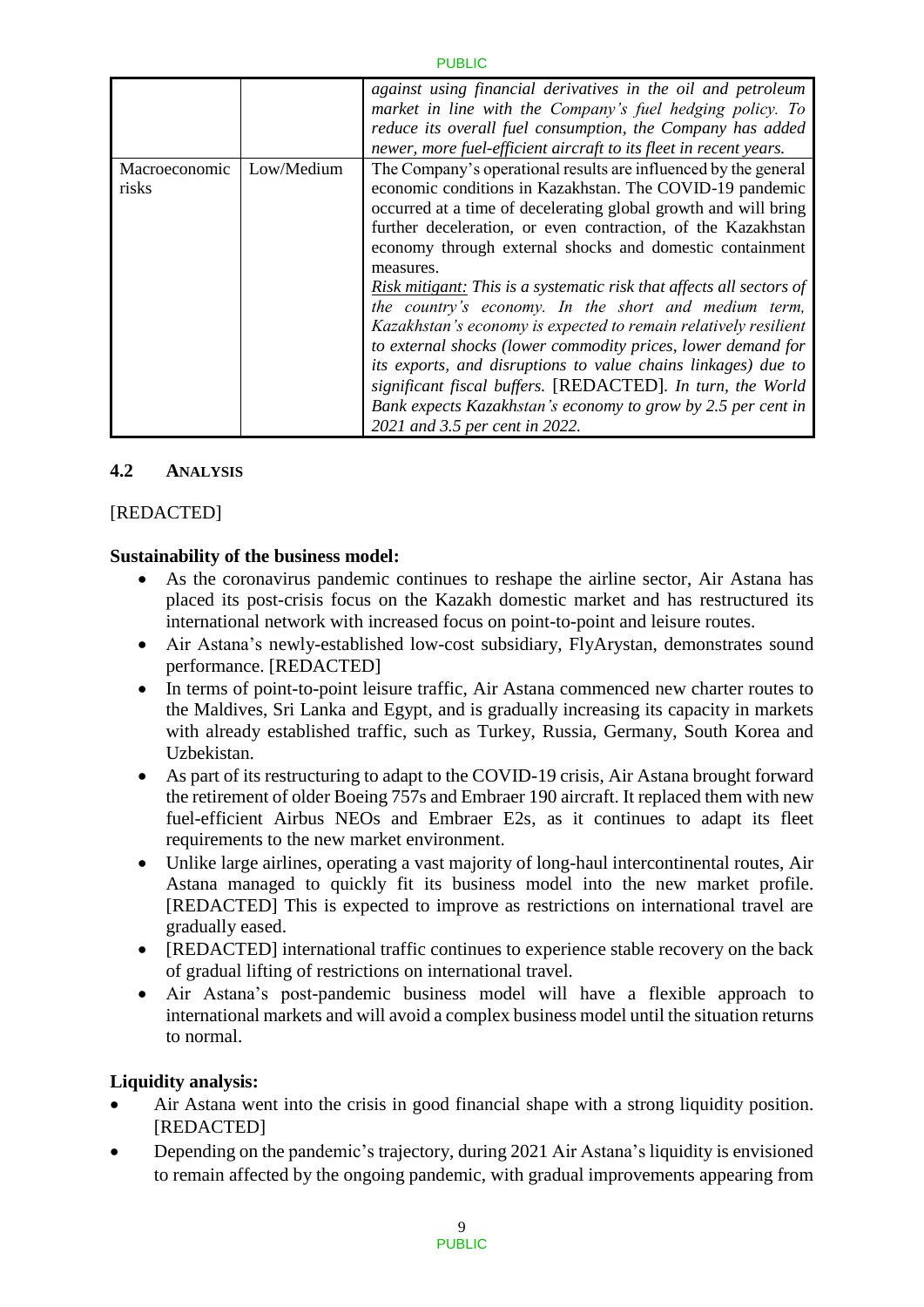2022. This would restore the Company's capacity to cover operational costs and to service lease and debt repayments.

[REDACTED]

## **5. OTHER KEY CONSIDERATIONS**

#### **5.1 ENVIRONMENT**

Categorised B (2019 ESP). Environmental and Social due diligence (ESDD) has been undertaken in-house in line with the ESD's response to COVID-19 and consisted of a review of the Corporate and COVID-19 Questionnaires and supporting documentation, a review of the Company's CSR report, as well as the 2019 AESR for the previous transaction. As the use of proceeds is for working capital and purchase of a flight simulation equipment and not to be directed to specific physical assets, the project is not expected to result in additional E&S impacts nor additions to the physical footprint of the Company's operations. The Company will be required to align its corporate environmental and social management systems with the Bank's Performance Requirements (PRs) through the implementation of an Environmental and Social Action Plan (ESAP).

ESDD findings show that the Company follows national regulations, and an environment, health, and safety ("HSE") management system is reported to be in place. The Company has set requirements for suppliers to comply with national environmental protection and labour protection standards. A Code of Conduct (2019) is publicly available and applies also to nonemployees where applicable. Air Astana is OHSAS 18001 certified and has an Occupational Health, Safety and Environmental Protection policy. IATA Operational Safety Audit (IOSA) is conducted every two years; the last audit was successfully completed with zero findings. Industrial waste is collected and disposed by specialised organisations. Once a year, the Company submits a report on hazardous waste and greenhouse gas inventory to Authorities. On a yearly basis, Air Astana provides reports on EU Emission Trading System (ETS) and Carbon Offsetting and Reduction Scheme for International Aviation (CORSIA) to an independent audit agency; after the independent audit, the reports are submitted to the German Emissions Trading Authority.

Previous due diligence and the corporate questionnaire confirm that the Company's activities are largely aligned with the requirements of PR2. The Company, however, is lacking a policy to address risks of Gender Based Violence and Harassment (GBVH). The Company has a 'speak up' policy to address complaints from workers and the public, however, the role of the mechanism in addressing labour-issues and situations of GBVH is not clear in the documentation provided.

The COVID-19 pandemic has resulted in cuts to most international and domestic flights. As a cost saving measure, the majority of the workforce were placed on temporary paid leave at 50 per cent of their regular salaries. As of February 2021, over 60 per cent of employees have returned to full-time work [REDACTED]. The review of the COVID-19 questionnaire confirmed that measures are in place to limit the spread of COVID-19 (such a minimum presence of workforce, with mandatory measures relating hygiene and physical distancing). Currently the Company has no formalised Stakeholder Engagement Plan (SEP) but have an online customer feedback mechanism in place. A Corporate Sustainability Summary Report is published yearly.

An ESAP is under preparation and will be added to the existing 2015 ESAP. The additional ESAP items will include development of a Sexual Harassment Policy, and modification of the worker grievance mechanism to address labour issues and GBVH. It will be agreed before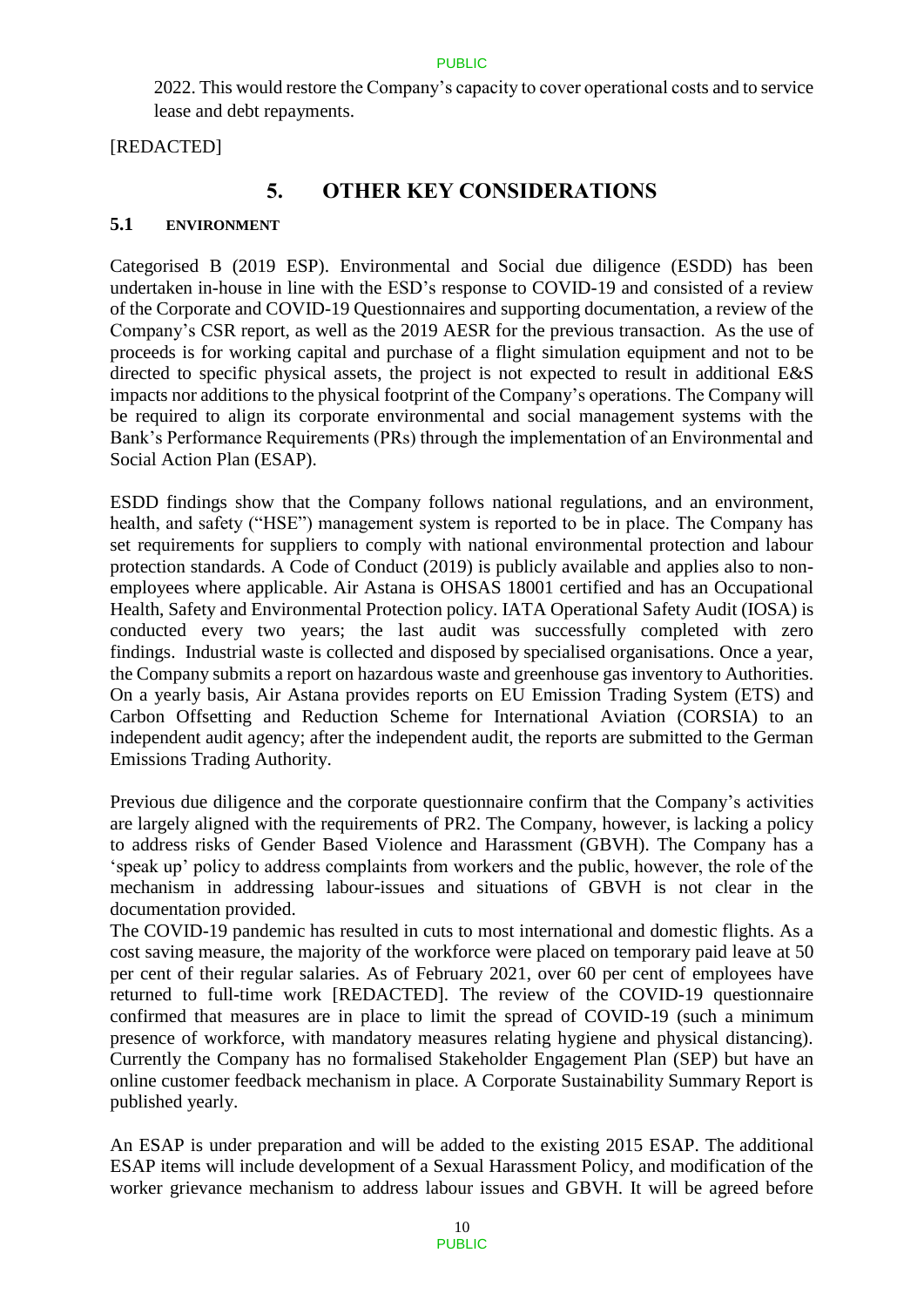Board. The Bank will monitor the Company's environmental and social performance in accordance with the Bank's PR's through review of reports and monitoring visits as required.

### **5.2 INTEGRITY**

In conjunction with OCCO, an update of the integrity review was performed. The review [REDACTED] concluded that [REDACTED] the project does not pose an unacceptable reputational risk to the Bank. [REDACTED] EBRD's former Managing Director, Janet Heckman, currently serves as Air Astana's independent Board member. Janet obtained the necessary management approval prior to joining the Company's Board. Janet recused herself during the cooling off period from all EBRD-related issues, including from discussions on the current project, and the cooling-off period has now lapsed.

All actions required by the applicable EBRD procedures relevant to the prevention of money laundering, terrorist financing and other integrity issues have been taken with respect to the project, and the project files contain the integrity checklists and other required documentation which have been properly and accurately completed to proceed with the project.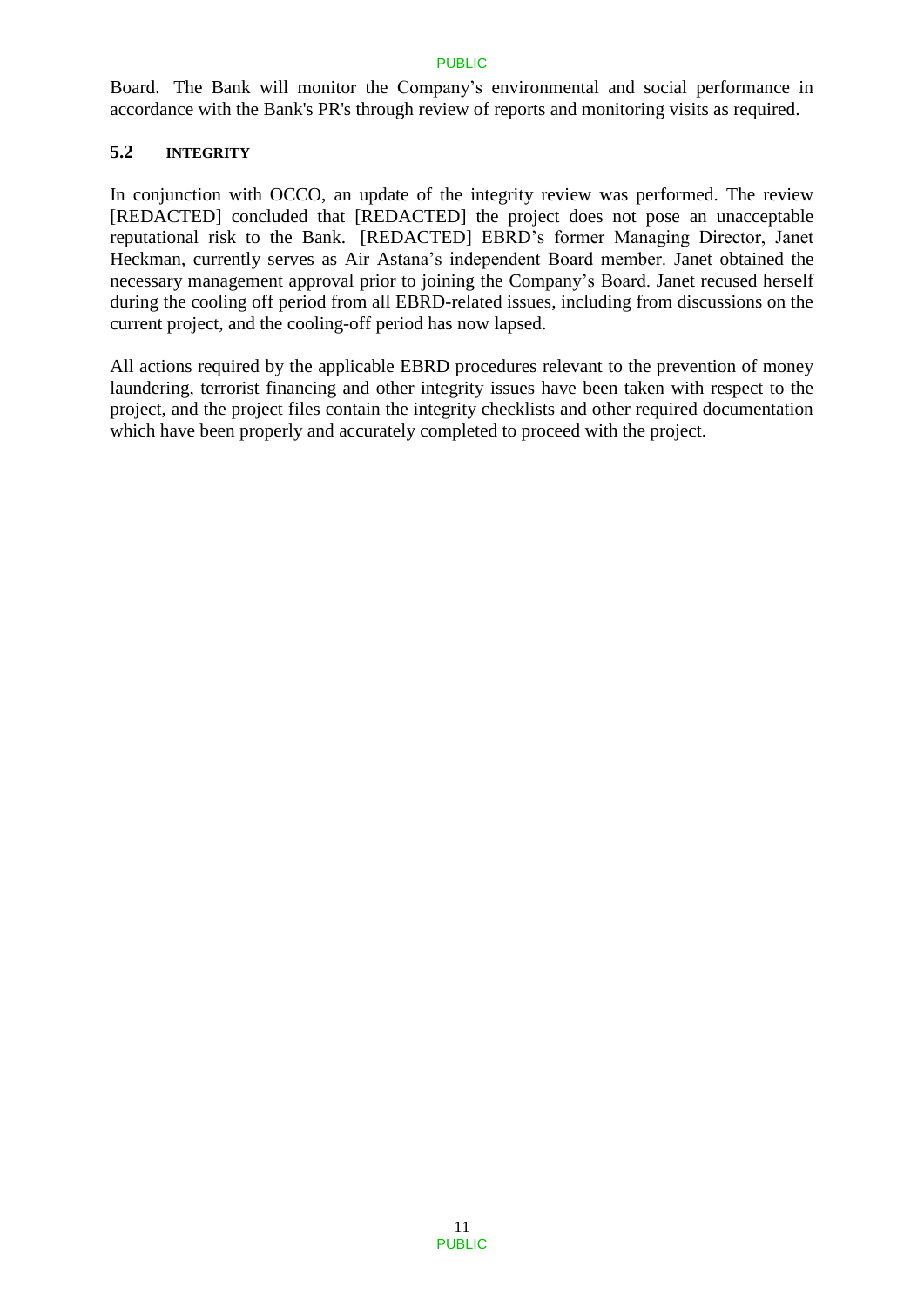## **ANNEXES TO OPERATION REPORT**

| ANNEX 1 | HISTORICAL FINANCIAL STATEMENTS |
|---------|---------------------------------|
| ANNEX 2 | TIMS ANALYSIS                   |
| ANNEX 3 | <b>SHAREHOLDING STRUCTURE</b>   |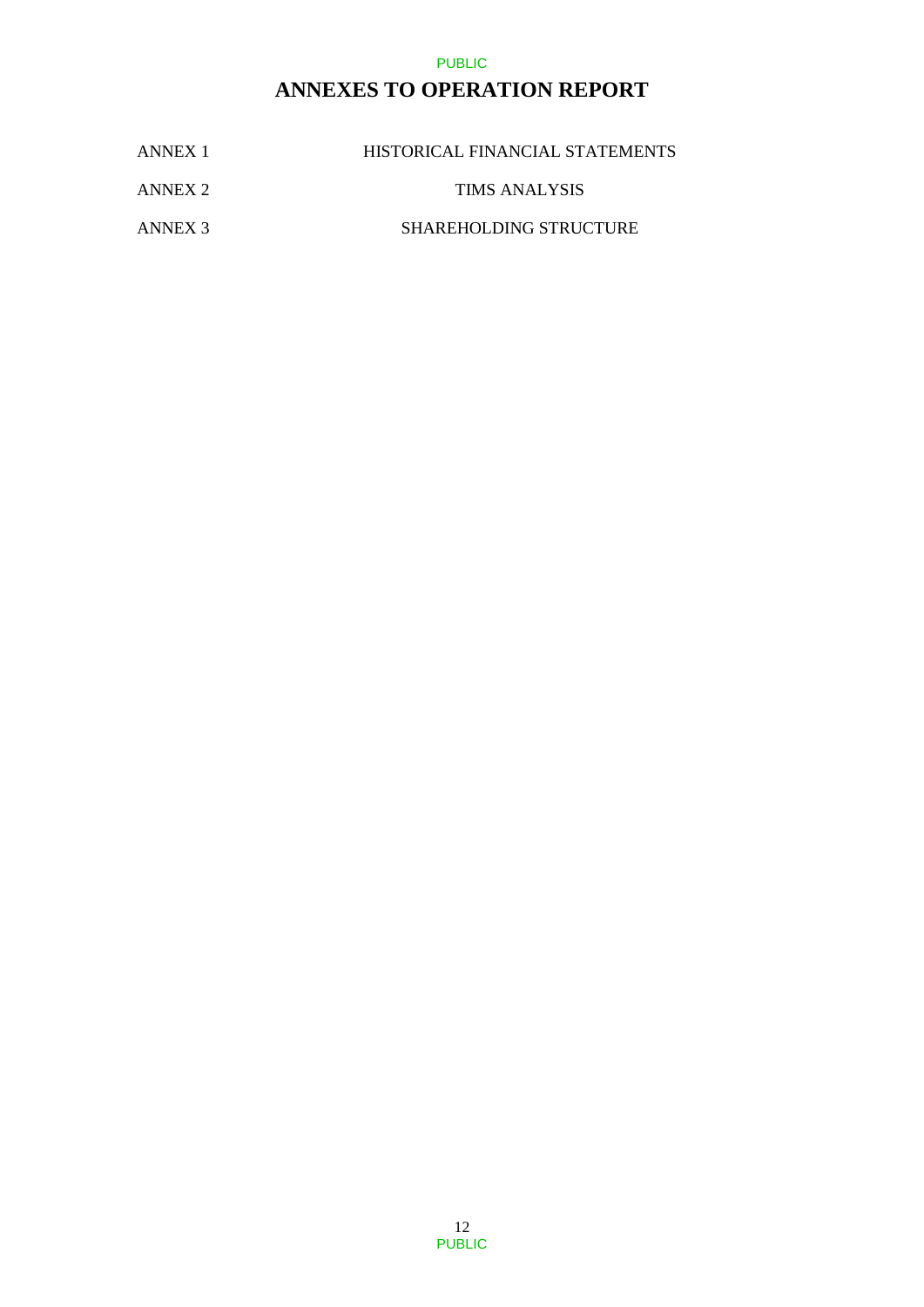## **ANNEX 1 – HISTORICAL FINANCIALS**

[REDACTED]

### **ANNEX 2 – LATEST TIMS ANALYSIS**

The previous operation's TI agenda focussed on supporting market expansion and competition, resulting from developing the region's aircraft maintenance market. Additionally, the project facilitated the transfer of highly specialised skills; internally by providing training through Air Astana's educational centre and externally through internationally accredited schools for engineers and technicians, allowing them to obtain EASA certification. The Company achieved all TI benchmarks; project monitoring closed in 2019 with a final PTI score of 90 [REDACTED].



## **ANNEX 3 - SHAREHOLDING STRUCTURE**